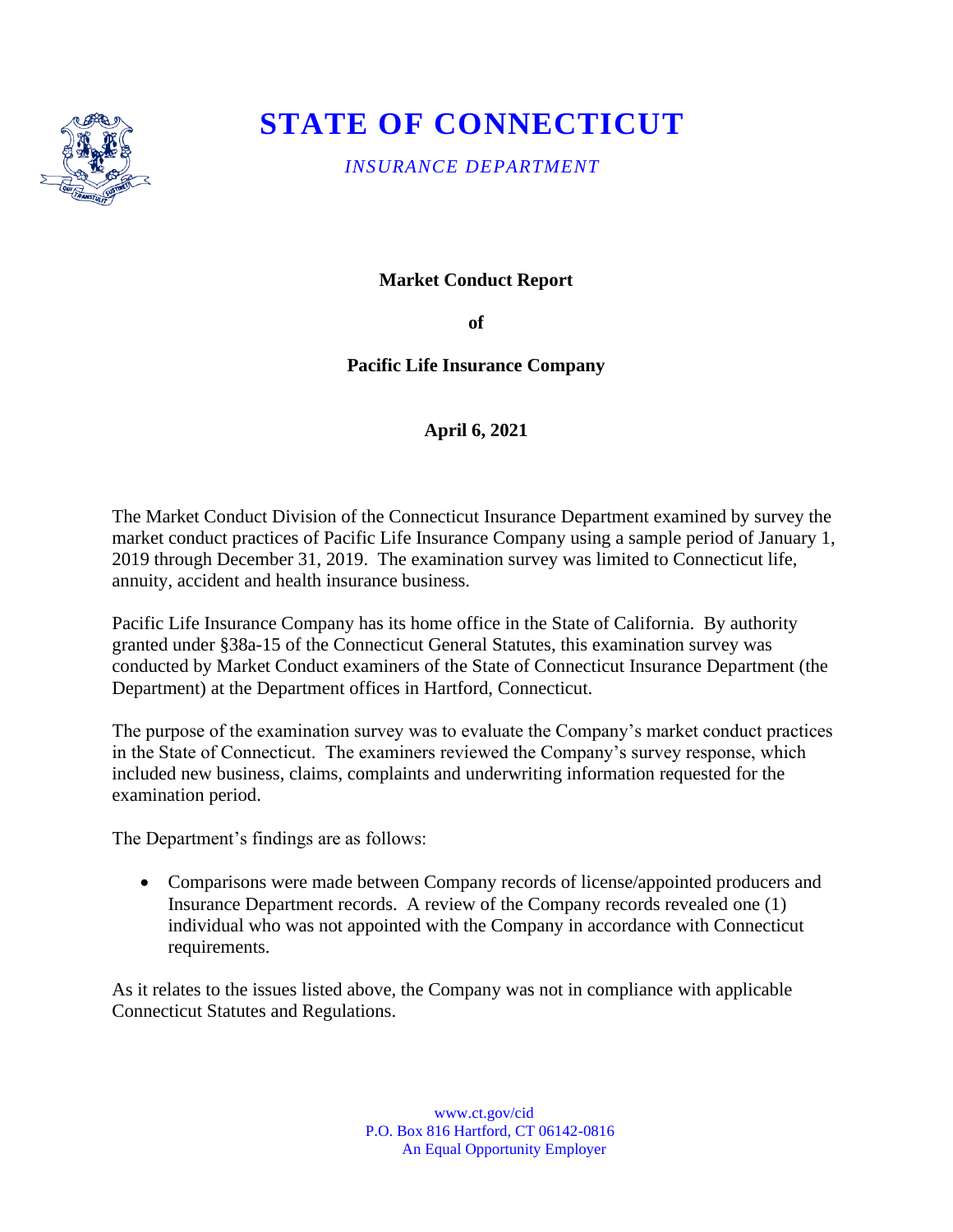

## **STATE OF CONNECTICUT**

*INSURANCE DEPARTMENT*

--------------------------------------------------------------x IN THE MATTER OF: DOCKET MC 21-35 PACIFIC LIFE INSURANCE COMPANY: --------------------------------------------------------------x

## STIPULATION AND CONSENT ORDER

It is hereby stipulated and agreed between Pacific Life Insurance Company and the State of Connecticut Insurance Department by and through Andrew N. Mais, Insurance Commissioner, to wit:

I

WHEREAS, pursuant to a Market Conduct examination, the Insurance Commissioner alleges the following with respect to Pacific Life Insurance Company:

- 1. Pacific Life Insurance Company, hereinafter referred to as Respondent, is domiciled in the State of Nebraska and is licensed to transact life and health insurance in the State of Connecticut. The NAIC company code number is 67466.
- 2. From March 8, 2021 through March 29, 2021, the Department conducted an examination of Respondent's market conduct practices in the State of Connecticut covering the period from January 1, 2019 through December 31, 2019.
- 3. During the period under examination, Respondent failed to follow established practices and procedures to ensure compliance with statutory requirements, resulting in the instance of:
	- a. One (1) producer acting as agent of Respondent without required appointment.
- 4. The conduct as described above violates §38a-702m of the Connecticut General Statutes, and constitutes cause for the imposition of a fine or other administrative penalty under §§38a-2 and 38a-774 of the Connecticut General Statutes.

 www.ct.gov/cid P.O. Box 816 Hartford, CT 06142-0816 An Equal Opportunity Employer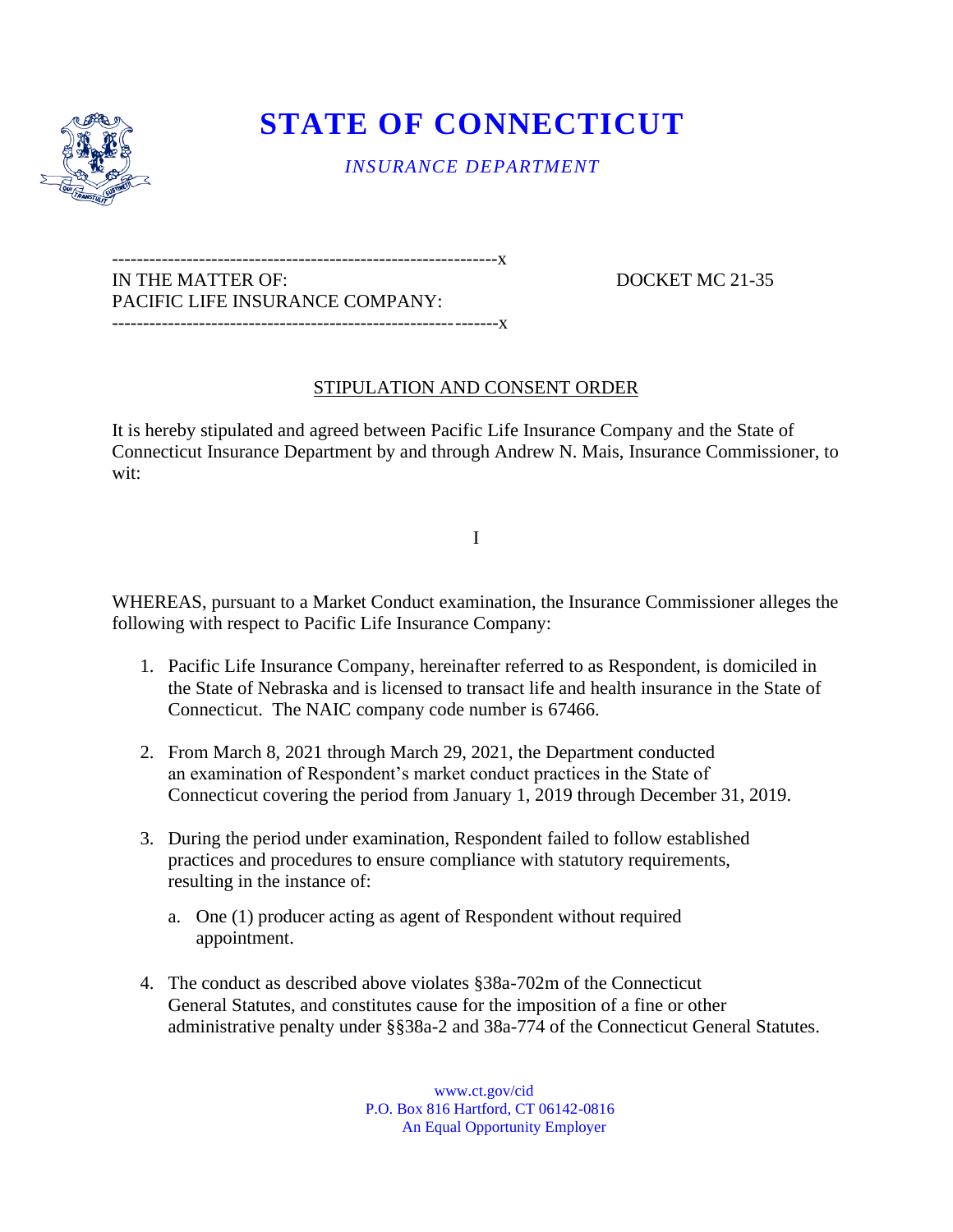- 1. WHEREAS, Respondent admits to the allegations contained in paragraphs three and four of Article I of this Stipulation; and
- 2. WHEREAS, Respondent acknowledges the finding identified in I.3.a. of this Stipulation as to the one (producer) was the result of a processor error.
- 3. WHEREAS, Respondent agrees to issue and send a bulletin to its processors reminding them of the importance of following Respondent's appointment procedures and also agrees and to provide the Insurance Commissioner with a copy of this bulletin within ninety (90) days of the date of this document; and
- 4. WHEREAS, Respondent agrees to pay a fine in the amount of \$1,500 for the violations described herein; and
- 5. WHEREAS, Respondent, being desirous of terminating this proceeding without the necessity of a formal proceeding or further litigation, does consent to the making of this Consent Order and voluntarily waives:
	- a. any right to a hearing; and
	- b. any requirement that the Insurance Commissioner's decision contain a statement of findings of fact and conclusions of law; and
	- c. any and all rights to object to or challenge before the Insurance Commissioner or in any judicial proceeding any aspect, provision or requirement of this Stipulation.

NOW THEREFORE, upon the consent of the parties, it is hereby ordered and adjudged:

- 1. That the Insurance Commissioner has jurisdiction of the subject matter of this administrative proceeding.
- 2. That Respondent is fined the sum of One Thousand Five Hundred Dollars (\$1,500) for the violations herein above described.

Pacific Life Insurance Company

-DocuSianed by:  $_{\rm BV}$  Sarah Weitzman 5/24/2021 (Representative of Insurance Company)

AVP, Operations Business Solutions, RSD, Pacific Life Insurance Company Sarah Weitzman

"I certify under penalty of perjury that the foregoing is true and correct. I provide this certification in place of the oath required by CONN. GEN. STAT. Sec. 46a-83(b) and by my signature intend for it to have the same purpose and effect as an oath."